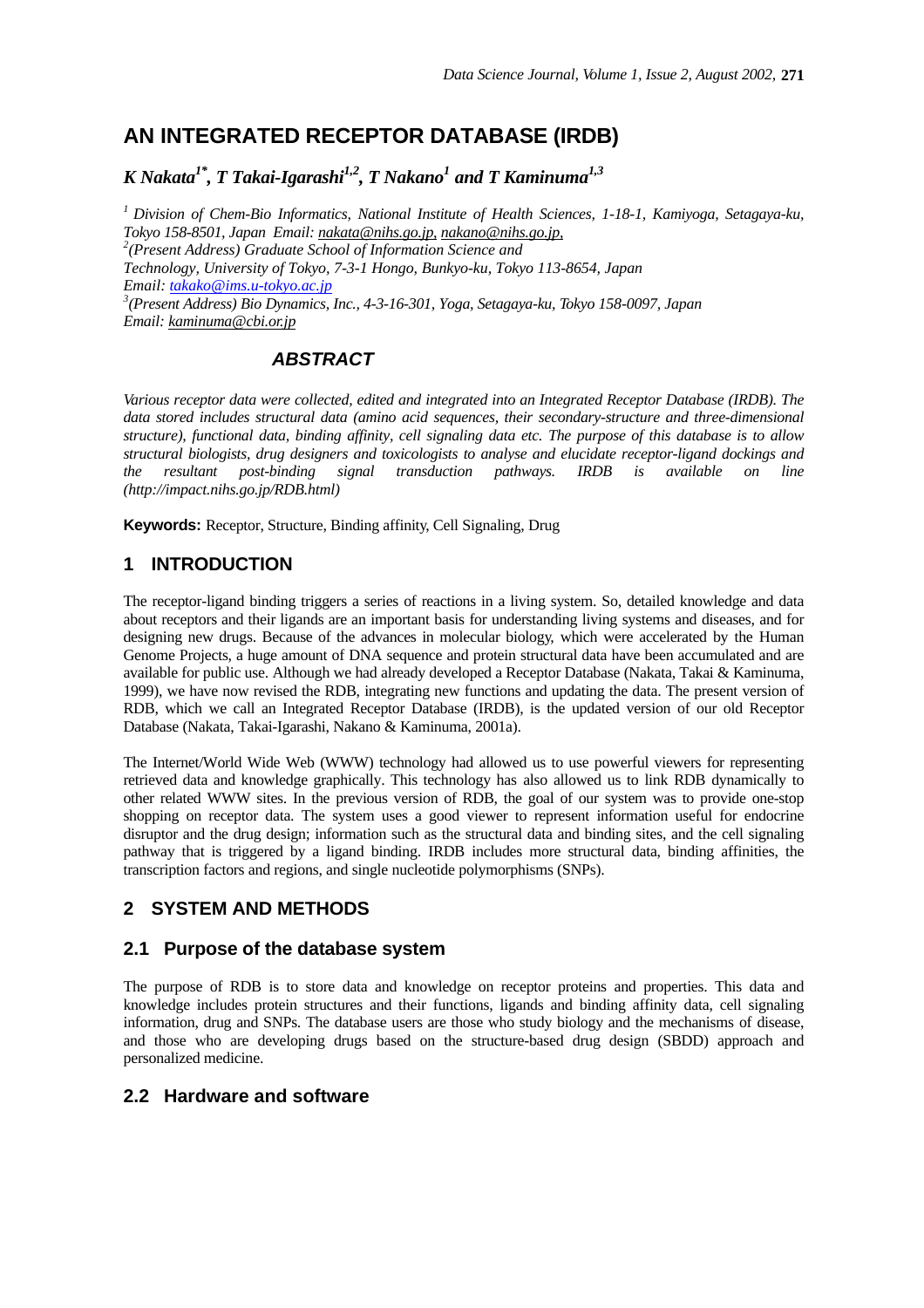RDB was implemented on a UNIX workstation (e.g. Silicon Graphics OCTANE). We used an object oriented database management software ACEDB (A Caenorhabditis elegans DataBase, 2001; Dunham, Durbin, Thierry-Mieg & Bentley, 1994; Stein & Thierry-Mieg, 1998) as the base system. To modify data and insert new functions, PERL and/or C programs were integrated into ACEDB. As for the method of calculating the threedimensional structure of ligands, we used Molecular Mechanics 2 (Allinger, 1977). The three-dimensional (3D) structural image is provided by computer commands that call visualization tools, such as Chime (Martz, 2002) or RasMol (Sayle & Milner-White, 1995).

|   | Class   | Contents                                        | (Pointer)               | (Contents in pop-up window)                    |
|---|---------|-------------------------------------------------|-------------------------|------------------------------------------------|
|   | RG      | Membrane / Nuclear Receptor                     |                         | LG List                                        |
|   | LG      | Large Group List                                |                         | MG List / Group List                           |
|   | MG      | Middle Group List                               |                         | Group List                                     |
|   | Group   | Sequence similarity to the main species [MulSq] |                         | Multiple sequence alignment                    |
|   |         | Species                                         | species list            | Receptor information                           |
|   | Recepto |                                                 |                         |                                                |
| r |         | Protein Data (Acc. No., No. of Seq.)            | [ $PIR$ ref / $SP$ ref] | $PIR#1$ entry / Swiss Prot <sup>#2</sup> entry |
|   |         |                                                 | [PIR seq / SP seq]      | <b>Transmembrane Region</b>                    |
|   |         |                                                 |                         | <b>DNA-Binding Region</b>                      |
|   |         |                                                 |                         | <b>Ligand-Binding Region</b>                   |
|   |         |                                                 | [St 2D-pred]            | 2D Structure Prediction <sup>#3</sup>          |
|   |         | Sequence similarity to the main species [MulSq] |                         | Multiple sequence alignment                    |
|   |         | 3D data (Overlap region with PIR/SP) [PDB ref]  |                         | PDB <sup>#4</sup> entry                        |
|   |         |                                                 | [St 3D-image]           | 3D image                                       |
|   |         | DNA Data (Accession No., No. of                 |                         | GenBank <sup>#5</sup> entry                    |
|   |         | Seq.)                                           | [GBref]                 |                                                |
|   |         |                                                 | $[GB \text{ seq}]$      | <b>DNA</b> Sequence                            |
|   |         | Gene Data (Symbol, Aliases, Map pos.) [GDB ref] |                         | $GDB^{#6}$ entry                               |
|   |         | SNPs information                                | [snp]                   | SNPs Collection System <sup>#7</sup> entry     |
|   |         | Drug information (Generic Name)                 | [drug]                  | Drug <sup>#8</sup> data                        |
|   |         | Cell Signaling Networks information             | [Signaling]             | $CSNDB^{*9}$ entry                             |
|   |         | Transcription Factor information                | [Transfac]              | Transfac#10 entry                              |
|   |         | Transcription Region information                | [TRRD]                  | $TRRD$ <sup>#11</sup> entry                    |
|   |         | <b>Binding Affinity information</b>             | [BindAff]               | $BADB^{\#12}$ entry                            |

#### **Table 1.** Tree class structure

#1 PIR: Protein sequence database (http://www-nbrf.georgetown.edu/pirwww/search/textpsd.html)

#2 Swiss Prot: Protein sequence database (http://www.expasy.ch/sprot/)

#3 2D Struc. Prediction: Protein secondary-structure prediction, BCM Search Launcher,

(http://searchlauncher.bcm.tmc.edu/seq-search/struc-predict.html)

#4 PDB: 3D biological macromolecular structure database (http://www.rcsb.org/pdb/)

#5 GenBank: DNA sequence database (http://www.genome.ad.jp/dbget-bin/www\_bfind?genbank-today)

#6 GDB: The Genome database (http://gdbwww.gdb.org/)

#7 SNPs Collection System: An agent system for collecting SNPs data. (http://search.nihs.go.jp/snp/index.html)

#8 Drug DB: Drug database (http://moldb.nihs.go.jp/moldb/)

#9 CSNDB: Cell Signaling Networks Database (http://geo.nihs.go.jp/csndb/)

#10 Transfac: Transcription factor database (http://transfac.gbf.de/TRANSFAC/index.html)

#11 TRRD: Transcription Regulatory Region Database (http://wwwmgs.bionet.nsc.ru/mgs/)

#12 BADB: Binding Affinity Database (http://moldb.nihs.go.jp/eddb/afdb/)

### **2.3 System configuration**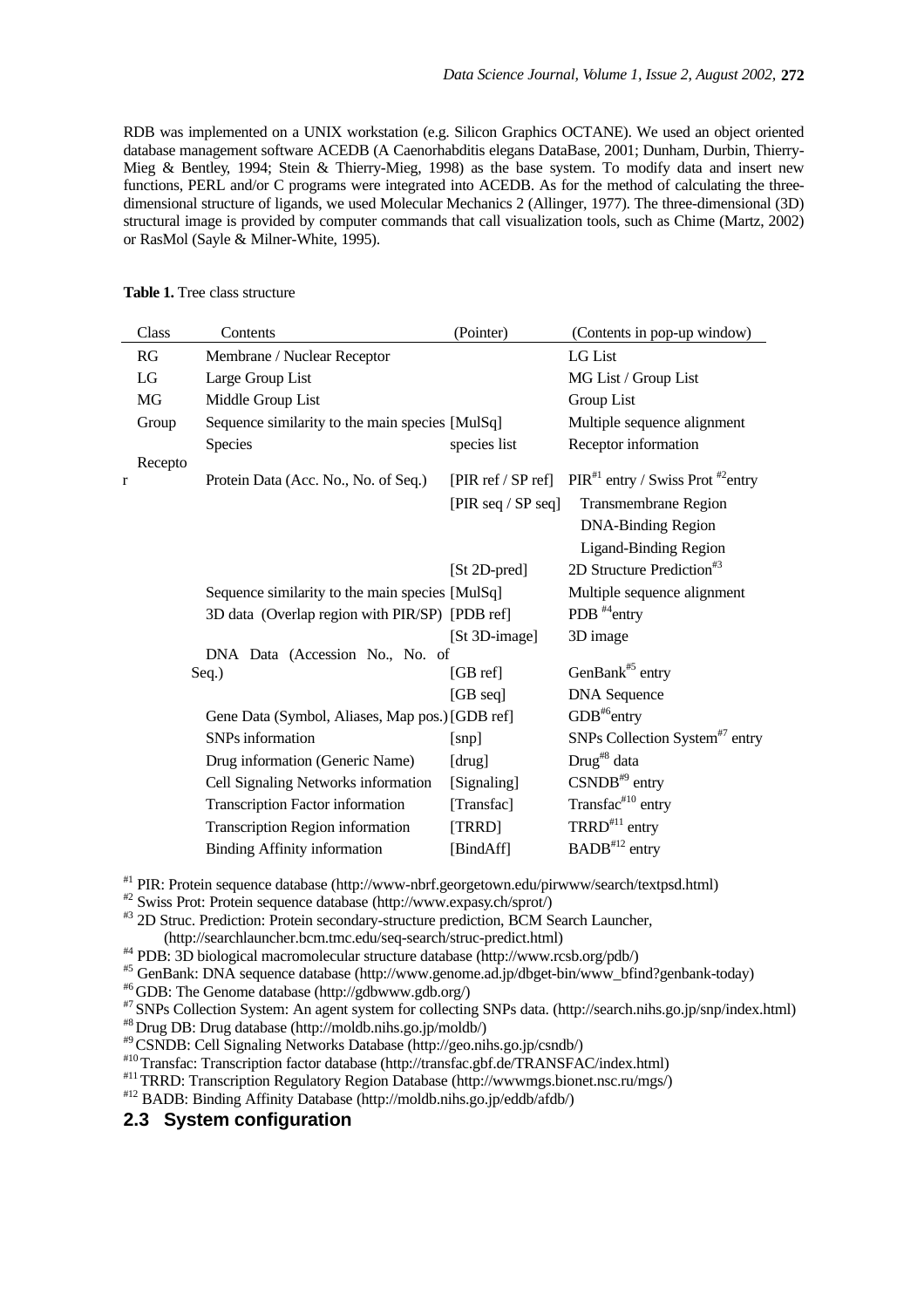In accordance with the architecture of ACEDB, all the information was stored as structured objects in tree forms. A tree can be arbitrarily extended in any direction as more information is gathered about a particular aspect of an object. Similar objects are grouped together within a "class". The class governs what can be stored in an object and how it is displayed and used. To make all the information about an object available, objects often contain labels (pointers) to other objects. They can also contain letters, numbers, objects and computer commands. The tree class structure in RDB was shown in Table 1. All information was integrated in the file for ACEDB.

The overall system configurations are shown in Figure 1. In the off-line system, we used a BLAST search (Altschul, Madden, Schaffer, Zhang, Zhang, Miller et al., 1997) and the MView program (Brown, Leroy & Sander, 1998) for studying sequence similarity. Sequences were passed to the BLAST search program and the result was modified by the MView program and stored in the RDB.



**Figure 1.** System configuration

 $\leftrightarrow$  on-line linking;  $\leftrightarrow$  off-line data flow.  $\Box$  database,  $\Box$  in-house database, program,  $\Box$  system,  $\Box$  in-house system BLAST: Sequence similarity search (http://blast.genome.ad.jp/) BCM Search Launcher (http://searchlauncher.bcm.tmc.edu/seq-search/struc-predict.html) dbSNP: Single Nucleotide Polymorphism database (http://www.ncbi.nlm.nih.gov/SNP/) Mult. align. program: Multiple alignment program (off-line)

#### **2.4 Database sources**

Receptor proteins were retrieved from the Swiss Prot and PIR databases on the Internet. The sources of the RDB are classified into three categories: (1) those that are collected from various references (basic data), (2) those that are retrieved from external on-line databases by the user's request (protein structure data, SNPs collection data, etc.), (3) those that were generated by some theoretical calculations (sequence similarity data, 3D structures of the ligand, etc.).

For the protein secondary-structure prediction, the corresponding amino acid sequence data was edited in a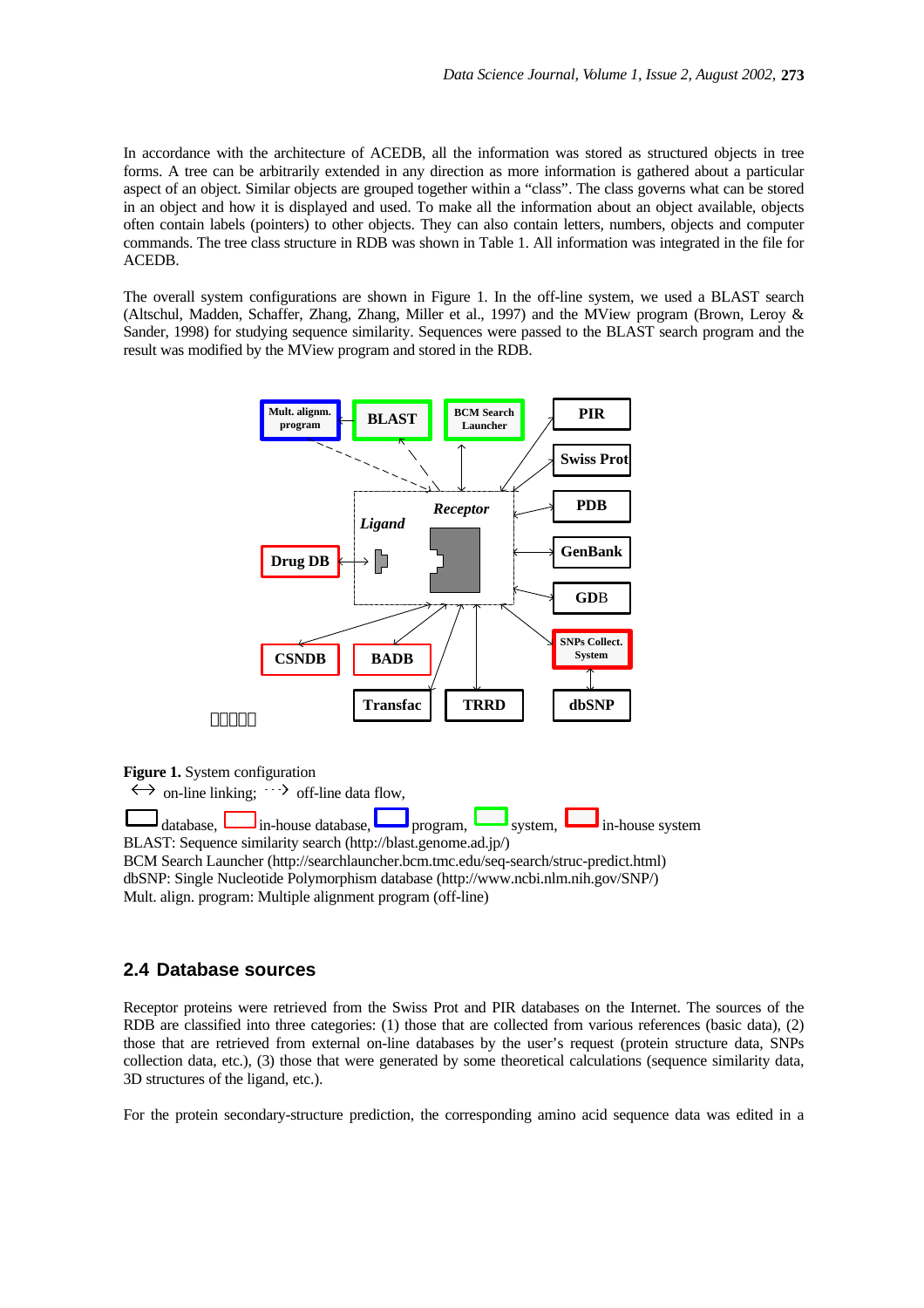relevant form and passed to another analytical system, for instance the BCM search Launcher (Smith, Wiese, Wojzynski, Davison & Worley, 1996). The relevant drug data, which includes Japanese and US drugs with CAS registry numbers, chemical structures and 3D structures are compiled in a Drug Database. Japanese drugs were retrieved from JAN (Japanese Accepted Names for Pharmaceuticals, n.d), and US drugs were from USP-NF (United State Pharmacopoeia – National Formulary, n.d). 3D structures of drugs were calculated using MM2.

#### **2.5 Database contents**

The numbers of LG (Large Group) in 'Membrane and Nuclear Receptor' are 36 and 5, respectively. At present, the total number of receptor proteins in the RDB is 1780. Each receptor protein has labels for the PIR / Swiss Prot entry, functional region and the secondary-structure prediction. The numbers of the DNA binding sites and ligand binding sites are 250 and 170, respectively. An aligned sequences chart for the different species was stored for the main receptors. There are 410 entries for 3D structure data in the RDB.

DNA sequences, which are translated into the receptor proteins, are available for each receptor protein. Gene data and SNPs information are included for most human receptor proteins. Data about drugs that bind to the receptors, is included as an example .

Cell signaling information is available only for human receptors (Takai-Igarashi, Nadaoka & Kaminuma, 1998; Takai-Igarashi & Kaminuma, 1999). Transcription information (Wingender, Chen, Fricke, Geffers, Hehl, Liebich et al., 2001; Kolchanov, Ignatieva, Ananko, Podkolodnaya, Stepanenko, Merkulova et al., 2002) covered all species. The binding affinity data was included only for endocrine disruptor related receptors (Kaminuma, Takai-Igarashi, Nakano & Nakata, 2000).

#### **2.6 Automatic genetic variation data collection**

An agent system of collecting Single Nucleotide Polymorphisms (SNPs) data on the Internet, was developed to search for and retrieve SNPs data related to those genes and proteins pre-registered in the system (Nakata, Takai-Igarashi, Nakano & Kaminuma, 2001b). The related gene names were previously input into the agent system and linked to IRDB. The position of any allelic frame-shift in the DNA sequence, the corresponding amino acid offset, and the converted amino acids are represented in the SNPs information.

### **3 DISCUSSION**

IRDB was designed to be one part of the pharmaco-informatics infrastructure for genome-based personalized medicine (Kaminuma, Nakata, Nakano & Takai-Igarashi, 2001). A drug or its metabolite binding to target biomolecules, such as membrane receptors, cytoplasm enzymes, and nuclear receptors, triggers a series of reactions. Although these target molecules are not yet fully identified, it was estimated that nearly half of them are receptors (Drews, 1998).

For structure-based drug design, exact 3D structures of receptors and ligands are essential. Although only the 3D structures of a few receptors have been identified, theoretically predicted secondary-structures and aligned sequence- charts for different species are available in RDB. Although only endocrine disruptor related data is now included in BADB, much more experimental binding-affinity data are still required and theoretically calculated binding-affinity values could be included in the database in the future.

The signal pathways, which are the post-binding effects of the receptor and ligand, can be retrieved via CSNDB. The signal tranduction and transcription information may help in understanding the effects of various chemicals, such as drugs or environmental chemicals, on the living system via gene expression. SNPs data for receptors is essential for personalized medicine, in areas such as drug responses and common disease predisposition. We intend to include a link to OMIM in the near future, relating the receptor and ligand docking and the signal pathway flow. We expect this information to be useful in the basic research of drug design and for understanding living systems.

Our Receptor Database is open to the public. Access is not restricted by any firewall. By installing a free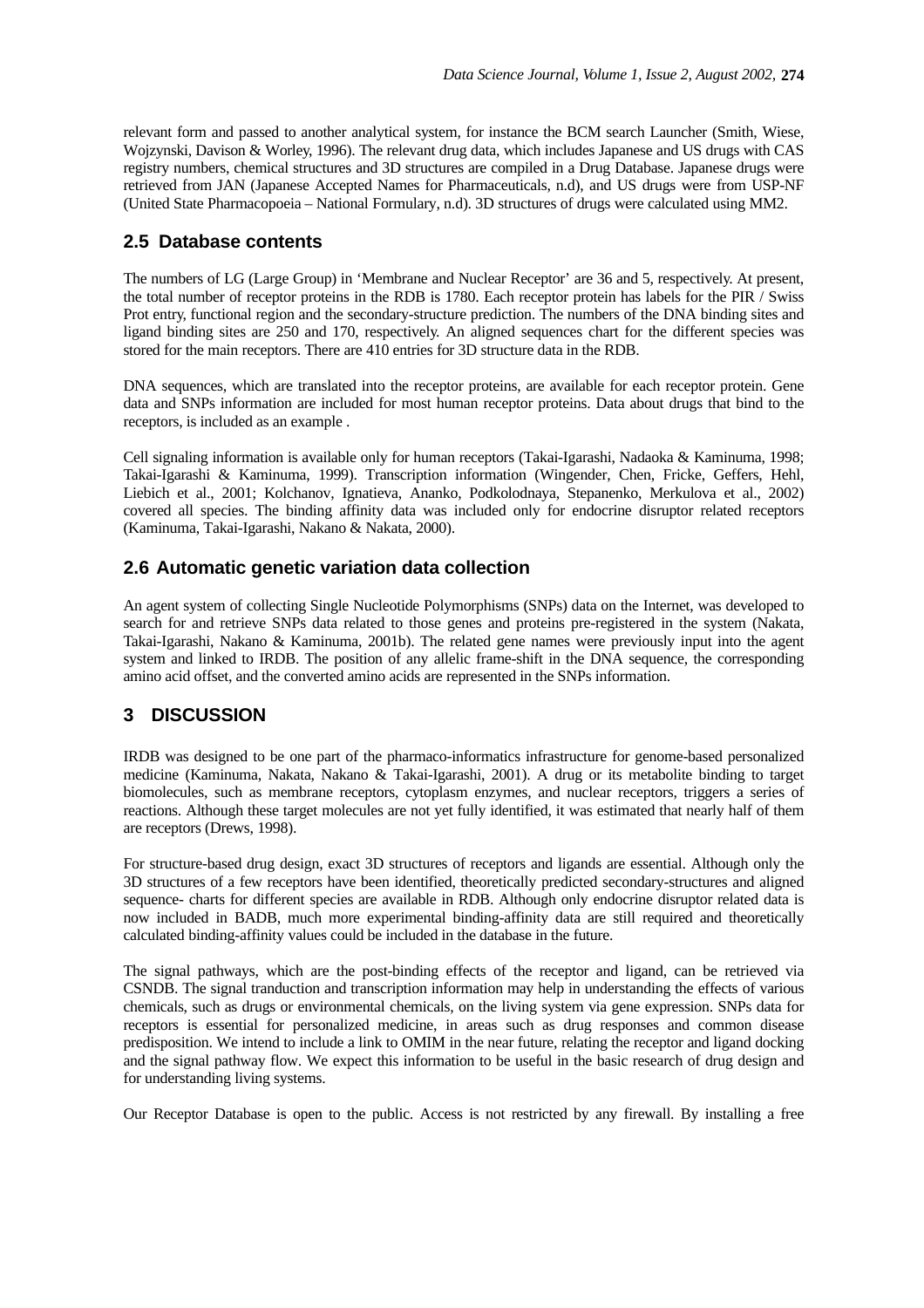visualization tools, such as Chime (Martz, 2002), the user can look at a three-dimensional image of the protein. No other tools are needed to look at the information in IRDB. The waiting time may be long for some sites, and sometimes there may be bad connections to the Analytical sites. To improve this, we intend to have the Analytical system on our site. Because of the huge number of amino acid sequences (in PIR and Swiss Prot), DNA sequences (in GenBank) and protein structural data (in PDB), we did not store them on our computer disk, but provided links to the original Web sites.

The whole IRDB system is constructed of many in-house sub-systems and independent systems. We do not intend to provide the software itself, because maintaining whole system would be very complicated and difficult.

#### **4 ACKNOWLEDGMENTS**

We appreciate for useful discussion with Dr. E. Wingender (GBF, Braunschweig), Dr. N. A. Kolchanov (ICG, Novosibirsk) and Dr. H. Toh (BERI, Osaka) on this subject. We are also grateful to those who provided sites on the Internet, which are relevant to our study. We also thank Mr. M. Hayakawa for PERL programming and Ms. S. Hasegawa for painstaking data input. This work was partly supported by Science Research Promotion Fund from Science and Technology Agency from 1996 to 1998.

### **5 REFERENCES**

*ACEDB* (n.d) Homepage of A Caenorhabditis elegans DataBase. Available from: http://www.acedb.org/

Allinger, N. L. (1977) Conformational Analysis. 130. MM2. A hydrocarbon force field utilizing V1 and V2 torsional terms. *J. Am. Chem. Soc. 99*, 8127-8134.

- Altschul, S. F., Madden, T. L., Schaffer, A. A., Zhang, J., Zhang, Z., Miller, W. and Lipman, D. J. (1997) Gapped
- BLAST & PSI-BLAST: a new generation of protein database search programs. *Nucleic Acids Res, 25*, 3389- 3402.

BLAST (n.d) Available from *NCBI, NIH* Web Site: http://www.ncbi.nlm.nih.gov/BLAST/

BCM Search Launcher (n.d) Available from *Baylor College of Medicine HGSC* Web site: http://searchlauncher.bcm.tmc.edu/

Brown, N. P., Leroy, C. *&* Sander, C. (1998) MView: a web-compatible database search or multiple alignment viewer.

*Bioinformatics 14*, 380-381

Drews, J. (1998) Technological Advances and a Paradigm Shift in Drug Research, In Drews, J. *In Quest of Tomorrow's Medicines* (pp 72-82), New York: Springer-Verlag

Dunham, I., Durbin, R., Thierry-Mieg, J. & Bentley, D. R. (1994) Physical mapping projects and ACEDB. In Bishop,

M. J. (Ed.), *Guide to Human Genome Computing* (pp.111-158), London: Academic Press

*JAN (Japanese Accepted Names for Pharmaceuticals)* Homepage of Available from DCBI, NIHS (Japan) Website: http://moldb.nihs.go.jp/jan/index.html

Kaminuma, T., Takai-Igarashi, T., Nakano, T. & Nakata, K. (2000) Modeling of Signaling Pathways for Endocrine

Disruptors, *BioSystems. 55,* 23-31.

Kaminuma, T., Nakata, K., Nakano, T. & Takai-Igarashi, T. (2001) Pharmacoinformatics Infrastructure for